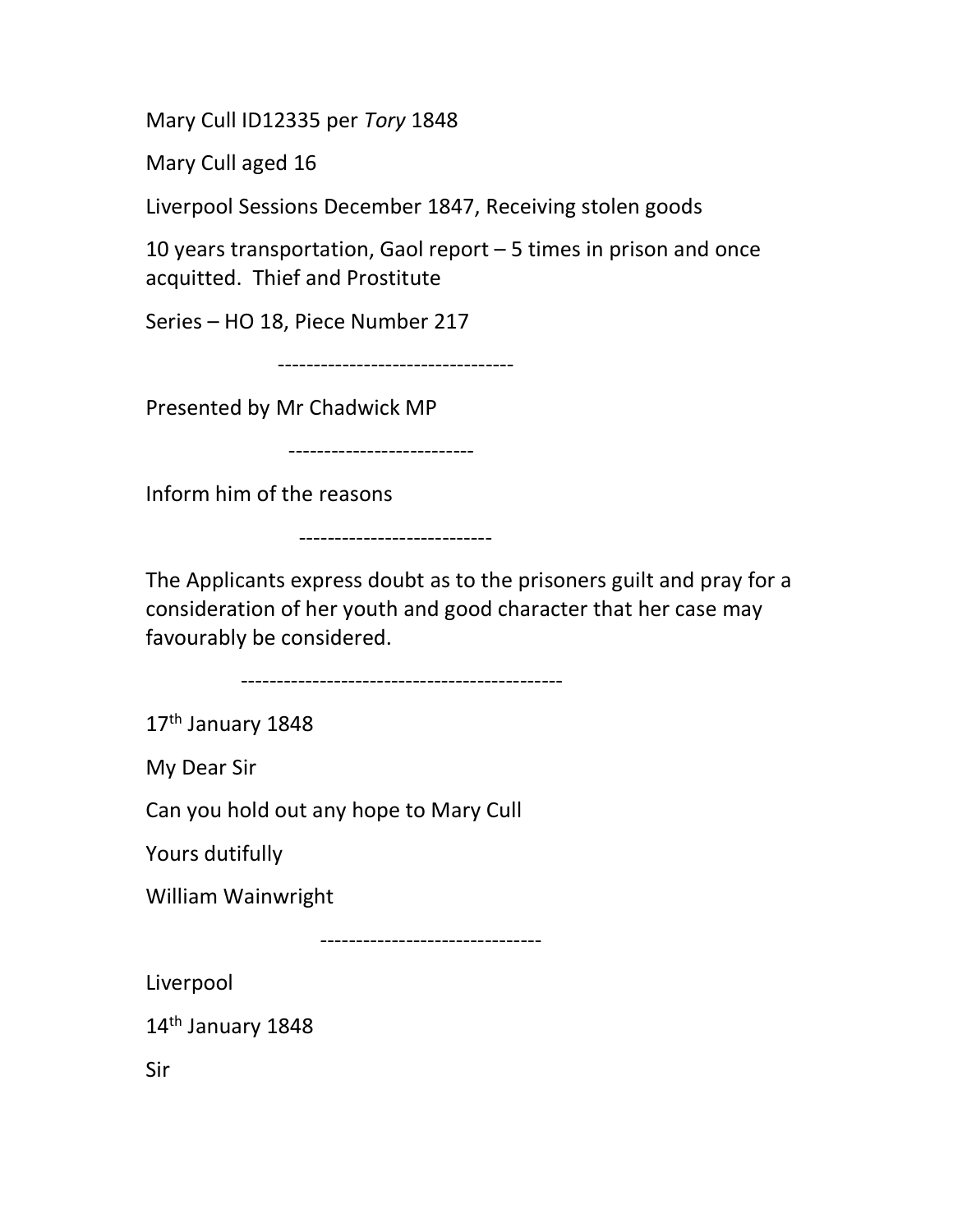I have taken the liberty of enclosing the Petition to you being you will be pleased to present it to Sir George Grey and use your valuable influence towards forwarding the prayer of the Petition. Wishing you will excuse the liberty I have taken.

I have the honour to be

Sir

Your most humble and obedient servant

Michael White

Russelle Street

Toxteth Park

--------------------------

14<sup>th</sup> January 1848

Liverpool

To the Right Honourable Sir George Grey Her Majesty's Secretary of State for the Home Department.

The humble Petition of the undersigned for and on the behalf of Mary Cull now a prisoner in the Borough Gaol of this town.

Sheweth

That the prisoner was tried and convicted at the last Sessions for this town and sentence to ten years transportation. That the prisoner is only sixteen years of age and the only child of an aged and [ ] mother and until the present case had not before been convicted and your Petitioners from circumstances connected with the case are inclined to think her innocent of the charge now laid against her. Your Petitioners therefore think your Honour may be pleased to take the matter into serious consideration and be pleased to mitigate the heavy sentence passed upon the prisoner and your Petitioners will ever pray.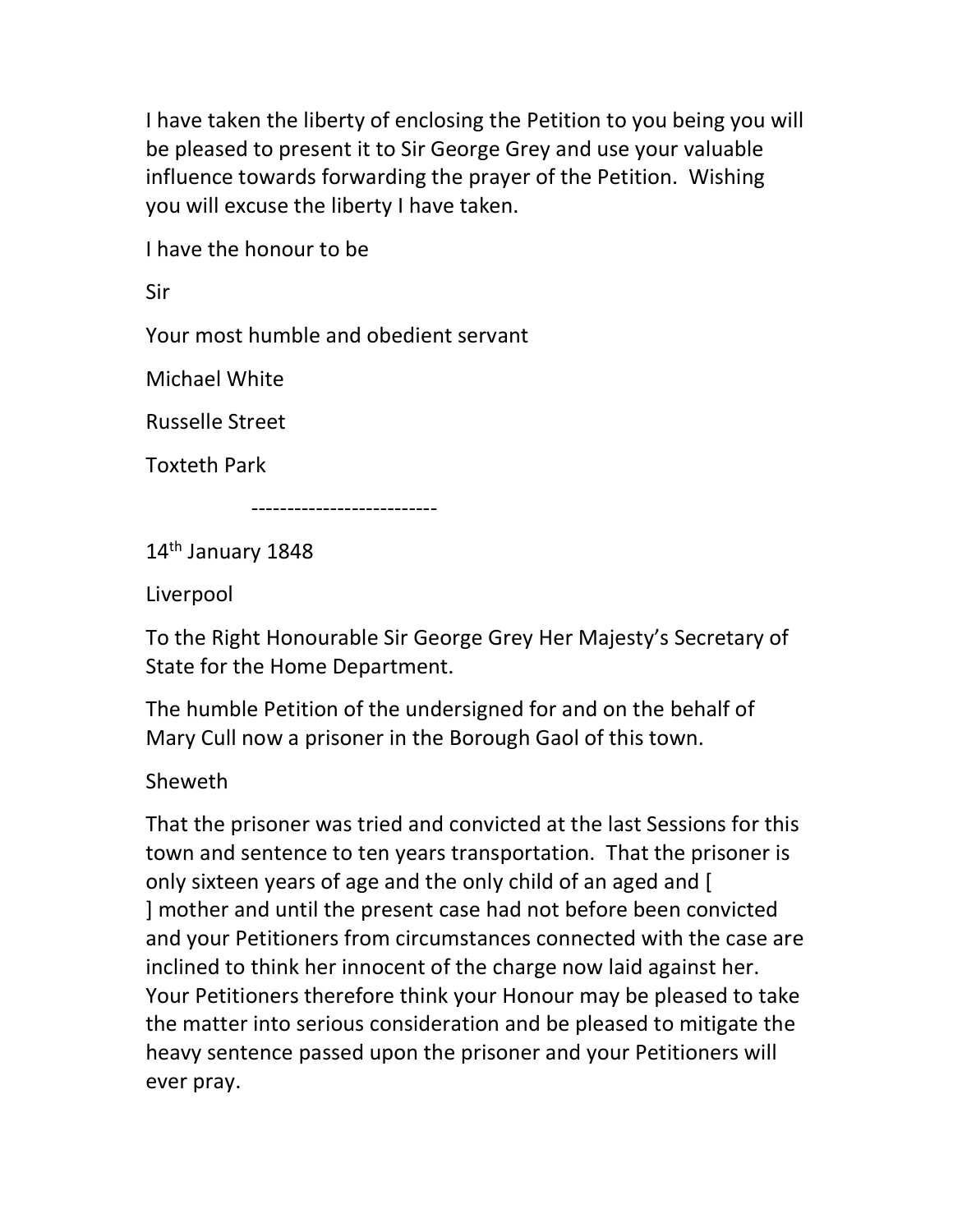The above Mary Cull lived with me as a servant for about seven weeks when she had free access to house and shop, and was industrious and honest, civil and obliging and a very good servant.

------------------------------

John Kenyon

124 Park Road

Liverpool.

----------------------------

2<sup>nd</sup> Application

The prisoner's mother applies for mitigation but states no grounds.

----------------------------------

Liverpool

4<sup>th</sup> February 1848

Honoured Sir

I humbly beg to be pardoned for taking the liberty to lay before you noble mind the very humble Petition of the sorrowful and brokenhearted Betsey Cull, mother of Mary Cull which now lies ever under the sentence of transportation for ten years at present lies in the Borough Gaol of Liverpool. The [affected] widow mother implores your mercy in behalf of her unfortunate daughter in relieving her broken heart it depends on your great [ ] as we no you very humane hart would [still] the crys of this distracted parent and melancholy widow the prays of whom most noble Sir will be continued offered up to the most [according light present future happiness, prosperity in this life and [ ] in the world to come this is the present prayer of your humble Petitioner

Betsy Cull

An answer will be most anxiously expected: